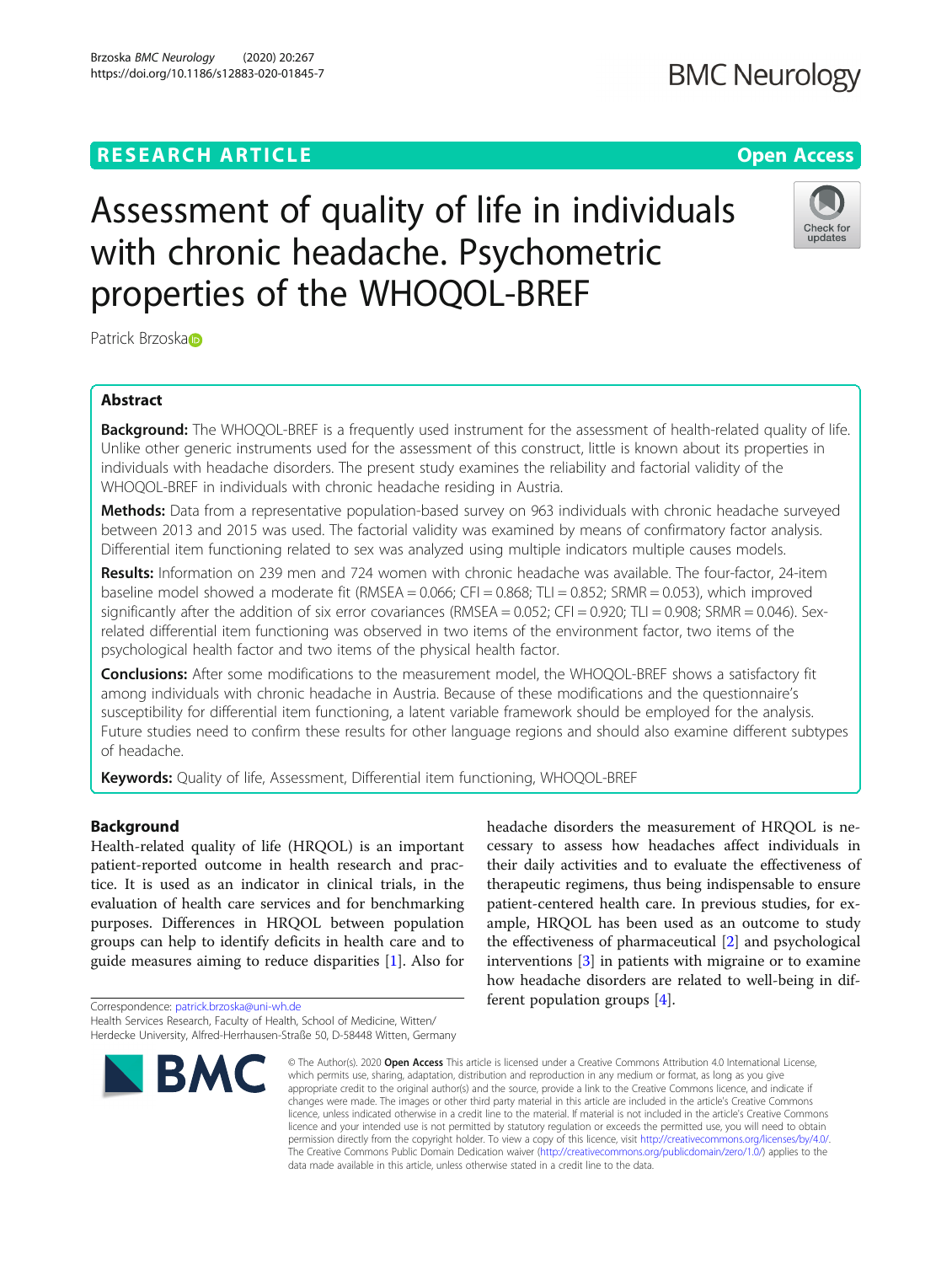An important requirement for the use of HRQOL as an indicator in research and practice is the valid and reliable assessment of this construct. Comparable to other psychological constructs, HRQOL is usually assessed by means of multi-item self- or interviewer-administered questionnaires where different latent dimensions ('factors') are measured by a set of observable items ('indicators') [[5\]](#page-6-0). Despite focusing on quality of life in general, the short version of the World Health Organization Quality of Life (WHOQOL) questionnaire (WHOQOL-BREF) is one of the most frequently used generic instruments applied for this purpose [[6](#page-6-0)]. Based on the 100 item WHOQOL [\[7](#page-6-0)], the WHOQOL-BREF consists of 24 Likert scale items on different facets of HRQOL (such as pain, sleep, self-esteem and sexual activity) which represent four latent HRQOL dimensions: physical health, psychological health, social relationships and environment. Two additional items, which are not part of the aforementioned measurement model, assess individuals' satisfaction with life and their overall quality of life. The WHOQOL-BREF uses a 5-point Likert response format with six sets of response categories (e.g., 1 "Not at all" to 5 "completely" or 1 "Very dissatisfied" to 5 "Very satisfied"; see Table [2](#page-3-0) for response categories by items). With the exception of three inversely coded items, a higher score on each item indicates a higher quality of life with respect to the facet the item is measuring. In substantive research, the WHOQOL-BREF is either examined based on the four aforementioned dimensions (e.g.,  $[8-11]$  $[8-11]$  $[8-11]$ ) or these dimensions are summarized into a global quality of life score, effectively extending the four-factor measurement model into a second-order model (e.g., [[12](#page-6-0)– [15\]](#page-6-0)).

The WHOQOL-BREF has been frequently used to examine the HRQOL of patients with different chronic conditions, including headache disorders [[16](#page-6-0)–[19](#page-6-0)]. Although previous studies have shown that the WHOQOL-BREF can be applied across different diagnostic groups [[20\]](#page-6-0), some studies have indicated that modifications to the measurement model of the WHOQOL-BREF may be necessary to achieve sufficient model fit [\[21](#page-6-0)–[23\]](#page-6-0). Research has also indicated that some items may be prone to differential item functioning related to sociodemographic variables such as age and sex [[24](#page-6-0)–[26](#page-6-0)]. Differential item functioning refers to the situation in which items perform differently across population groups despite the underlying dimensions these items are purported to measure are held constant. This for example means that men and women with the same level of HRQOL may a have different probability for a certain item response [[27\]](#page-6-0).

Whereas the performance and psychometric properties of other generic HRQOL assessment instruments such as the SF-36 and the EQ-5D have been examined among individuals with headache disorders [[28\]](#page-6-0), little is known about the validity of the WHOQOL-BREF in this respect. Confirming the validity of the WHOQOL-BREF in individuals with headache disorders could further promote the use of quality of life as a quality indicator in headache care [[29,](#page-6-0) [30\]](#page-6-0). Extending own previous research on the subject [[31\]](#page-6-0), the aim of the present study was to examine the reliability and factorial validity of the WHOQOL-BREF in a representative population-based sample of individuals with self-reported chronic headache residing in Austria and to assess its measurement equivalence between men and women.

## **Methods**

## Data and variables

Data from a representative cross-sectional populationbased health survey conducted in Austria between 2013 and 2015 ('Austrian Health Interview Survey 2014') was used providing information on 963 respondents with self-reported chronic headache. The German-language anonymous and voluntary survey was carried out by the Austrian statistical office ('Statistics Austria') by means of computer-assisted telephone interviewing. Its implementation is part of the health reporting activities which Statistics Austria is routinely conducting and fulfils all requirements and guidelines of the Federal Statistics Act. Survey participants provided informed consent prior to their participation. Researchers can obtain the data used in the present study free of charge from Statistics Austria [[32](#page-6-0)].

Aside from the 24 items of the WHOQOL-BREF, information on age (15–29 years, 30–44 years, 45–59 years, 60+ years), sex, partnership status (living in a partnership, not living in a partnership), educational level (primary/lower secondary, upper secondary/post-secondary [non-tertiary], tertiary education [bachlor, master, doctoral]) and net equivalence income (quantiles) were used for purposes of sample description in the present study. Respondents' education was measured by means of eight categories following the International Standard Classification of Education (ISCED) [[33\]](#page-6-0).

#### Statistical analysis

 $\chi^2$ -tests were calculated for purposes of sample description (Table [1](#page-2-0)). For each of the 24 items of the WHOQOL-BREF measurement model also means, standard deviations (sd), skewness and kurtosis have been calculated, and the distribution of the items has been examined graphically be means of histograms. In addition to skewness and kurtosis, also the results of omnibus normality tests based on these two measures are reported [\[34\]](#page-6-0). Multivariate normality has been examined by means of the Henze-Zirkler test [[35\]](#page-6-0). A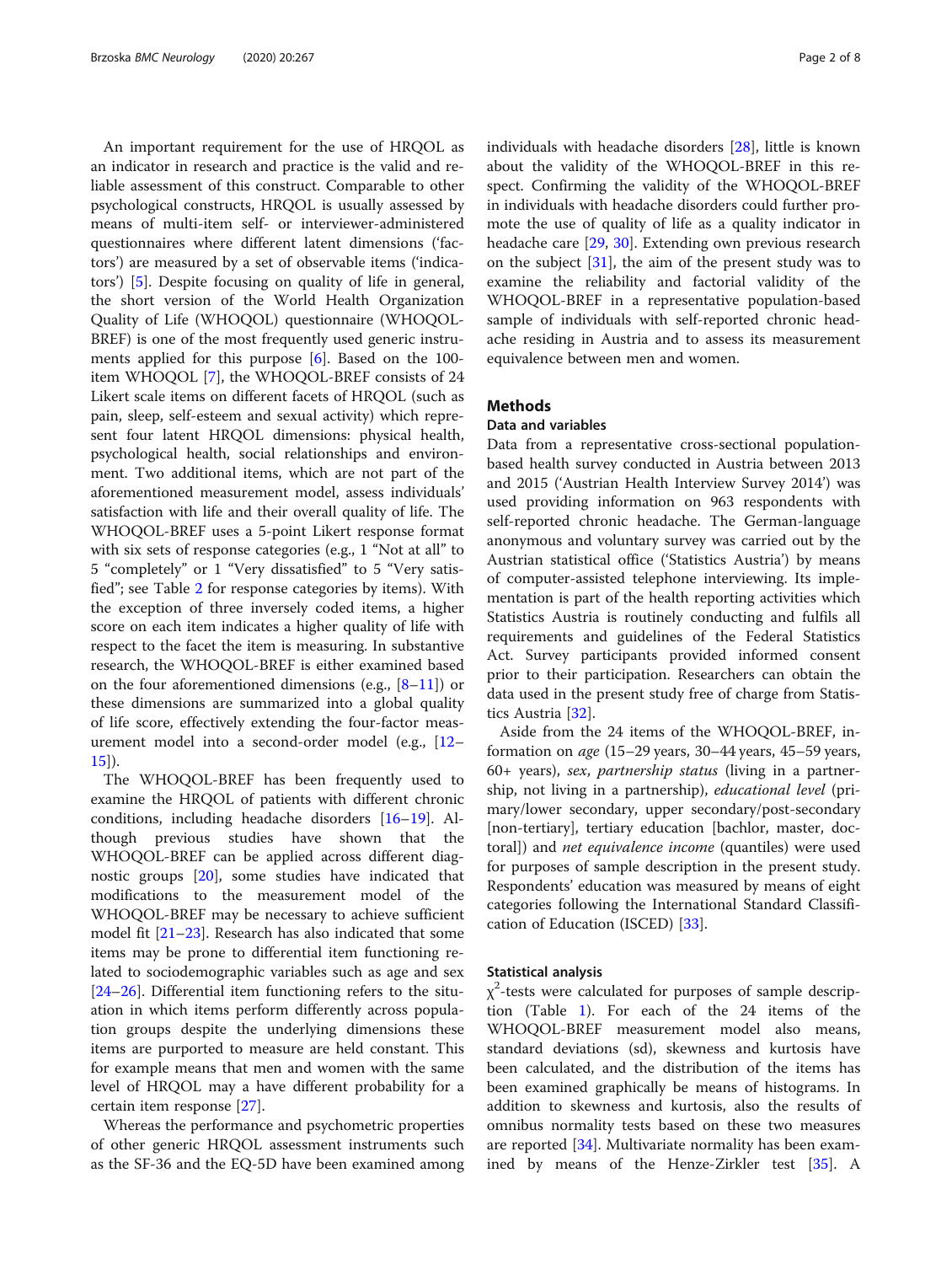<span id="page-2-0"></span>

| Table 1 Description of the study sample by sex (individuals with self-reported chronic headache residing in Austria, Austrian Health |  |  |
|--------------------------------------------------------------------------------------------------------------------------------------|--|--|
| Interview Survey, 2013-2015, $n = 963$ )                                                                                             |  |  |

|                                                  | Sex         |             | $p-$   |  |
|--------------------------------------------------|-------------|-------------|--------|--|
|                                                  | Male        | Female      | value* |  |
| N                                                | 239         | 724         |        |  |
| Age                                              |             |             | 0.22   |  |
| $15-29$ years                                    | 28 (11.7%)  | 84 (11.6%)  |        |  |
| 30-44 years                                      | 72 (30.1%)  | 263 (36.3%) |        |  |
| 45-59 years                                      | 91 (38.1%)  | 265 (36.6%) |        |  |
| $60+$ years                                      | 48 (20.1%)  | 112 (15.5%) |        |  |
| Partnership status                               |             |             | 0.80   |  |
| Living in a partnership                          | 150 (62.8%) | 461 (63.7%) |        |  |
| Not living in a partnership                      | 89 (37.2%)  | 263 (36.3%) |        |  |
| Net equivalence income of respondent's household |             |             | 0.34   |  |
| Below 1st quantile                               | 64 (26.8%)  | 183 (25.3%) |        |  |
| Between 1st and 2nd quantile                     | 48 (20.1%)  | 177 (24.4%) |        |  |
| Between 2nd and 3rd quantile                     | 41 (17.2%)  | 146 (20.2%) |        |  |
| Between 3rd and 4th quantile                     | 49 (20.5%)  | 129 (17.8%) |        |  |
| Between 4th and 5th quantile                     | 37 (15.5%)  | 89 (12.3%)  |        |  |
| <b>Educational level</b>                         |             |             | 0.01   |  |
| Primary/lower secondary                          | 42 (17.6%)  | 189 (26.1%) |        |  |
| Upper secondary/post-secondary (non-tertiary)    | 152 (63.6%) | 389 (53.7%) |        |  |
| Tertiary education (bachlor, master, doctoral)   | 45 (18.8%)  | 146 (20.2%) |        |  |

Note. Because of rounding not all percentages add up to 100%.  $*$  p-value from chi-square test

correlation matrix of the 24 items is provided in Additional file [1.](#page-5-0) The dataset had no values missing.

Given that the items were not normally distributed as becomes evident from the skewness and kurtosis values (Table [2\)](#page-3-0) as well as the respective tests for univariate and multivariate normality ( $p < 0.001$ ), robust maximum likelihood (MLR) confirmatory factor analysis (CFA) was used to examine the factorial validity of the WHOQOL-BREF [\[36\]](#page-6-0). The standard measurement baseline model tested by means of CFA comprised the physical health (7 items), the psychological health (6 items), the social relationships (3 items) and the environment (8 items) factor [[6\]](#page-6-0). In addition, the second-order factor measurement model, in which the four domains are conceptualized to be influenced by a higher-order dimension ('global quality of life') [\[6](#page-6-0)], was tested, considering that this measurement model is also frequently applied in substantive research. Differential item functioning related to gender was analyzed by means of multiple indicators multiple causes (MIMIC) models following established guidelines [\[36](#page-6-0)].

The fit of the measurement model was examined by means of the Tucker-Lewis index (TLI), the comparative fit index (CFI) and the standardized root mean square residual (SRMR) with TLI and CFI values > 0.90 and SRMR values ≤0.08 considered to indicate acceptable

model fit. In addition, the root mean square error of approximation (RMSEA) was calculated with values ≤0.06 considered indicating a good model fit [\[37](#page-6-0), [38](#page-6-0)]. To identify potential for model improvement, modification indices were calculated. Only theoretically sound modifications were implemented [\[36\]](#page-6-0).

The reliability was assessed by means of composite reliability estimates based on the factor loadings estimated by the CFA model. Estimates ≥0.70 were considered to indicate acceptable reliability in the latent dimensions [[39\]](#page-6-0). In addition, Cronbach's alpha estimates were calculated. Given its limitations [[36](#page-6-0), [40](#page-6-0)], however, these estimates should only be interpreted with caution and are presented in this study mainly to facilitate comparisons with previous research that relied on that measure.

The analyses were performed by means of Stata 15 [[41\]](#page-6-0) and the R package lavaan 0.6–3 [\[42](#page-6-0)].

## Results

Information on 239 men and 724 women with a chronic headache was available. Both groups did not differ from each other in terms of age, the proportion of individuals living with a partner and net equivalence income. Women had a slightly lower educational level, with a higher proportion of women having only a primary or lower secondary education (Table 1).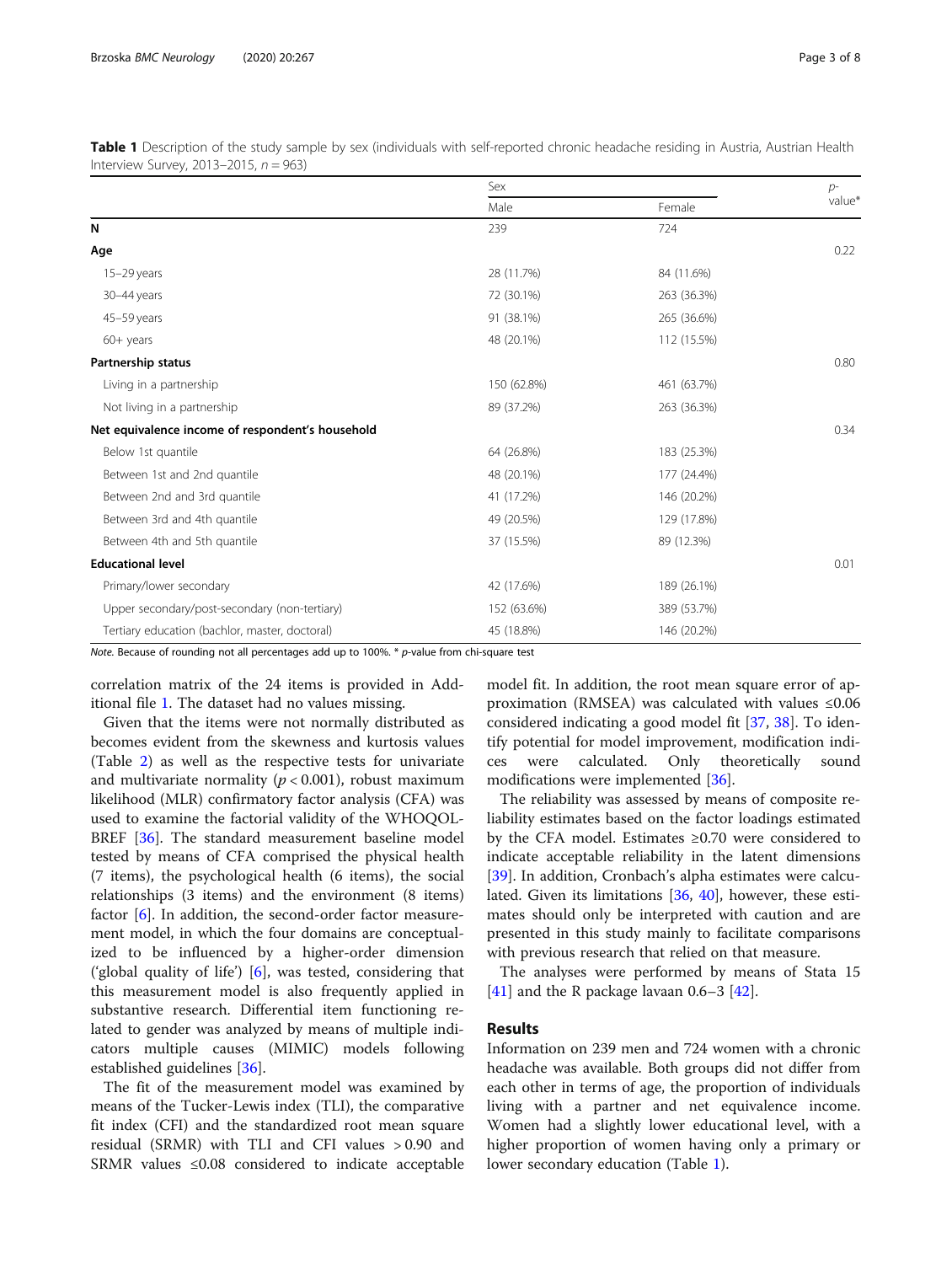| Item<br>number <sup>a</sup> | Item content                                                                                                     | Mean sd | Skewness Kurtosis p- |      | value <sup>b</sup> |
|-----------------------------|------------------------------------------------------------------------------------------------------------------|---------|----------------------|------|--------------------|
| 3.                          | To what extent do you feel that physical pain prevents you from doing what you need to<br>$d\rho$ ? <sup>1</sup> | 2.36    | 1.20 0.52            | 2.24 | < 0.001            |
| 4.                          | How much do you need any medical treatment to function in your daily life? <sup>1</sup>                          | 2.07    | 1.26 0.90            | 2.55 | < 0.001            |
| 5.                          | How much do you enjoy life? <sup>1</sup>                                                                         | 3.60    | $0.88 - 0.40$        | 2.99 | < 0.001            |
| 6.                          | To what extent do you feel your life to be meaningful? <sup>1</sup>                                              | 4.03    | $0.96 -0.96$         | 3.59 | < 0.001            |
| 7.                          | How well are you able to concentrate? <sup>2</sup>                                                               | 3.72    | $0.84 - 0.51$        | 3.29 | < 0.001            |
| 8.                          | How safe do you feel in your daily life? <sup>2</sup>                                                            | 3.90    | $0.80 - 0.68$        | 3.90 | < 0.001            |
| 9.                          | How healthy is your physical environment? $2^2$                                                                  | 3.93    | $0.83 - 0.69$        | 3.92 | < 0.001            |
| 10.                         | Do you have enough energy for everyday life? <sup>3</sup>                                                        | 3.61    | $0.89 - 0.32$        | 2.80 | < 0.001            |
| 11.                         | Are you able to accept your bodily appearance? <sup>3</sup>                                                      | 3.89    | $0.92 -0.69$         | 3.41 | < 0.001            |
| 12.                         | Have you enough money to meet your needs? <sup>3</sup>                                                           | 3.31    | $1.11 - 0.24$        | 2.40 | < 0.001            |
| 13.                         | How available to you is the information that you need in your day-to-day life? $3$                               | 4.19    | $0.86 - 0.93$        | 3.44 | < 0.001            |
| 14.                         | To what extent do you have the opportunity for leisure activities? <sup>3</sup>                                  | 3.66    | $1.07 -0.38$         | 2.35 | < 0.001            |
| 15.                         | How well are you able to get around? <sup>4</sup>                                                                | 4.19    | $0.90 -0.98$         | 3.46 | < 0.001            |
| 16.                         | How satisfied are you with your sleep? <sup>5</sup>                                                              | 3.44    | $1.18 - 0.50$        | 2.32 | < 0.001            |
| 17.                         | How satisfied are you with your ability to perform your daily living activities? <sup>5</sup>                    | 3.84    | $0.98 - 0.85$        | 3.31 | < 0.001            |
| 18.                         | How satisfied are you with your capacity for work? <sup>5</sup>                                                  | 3.74    | $1.13 -0.91$         | 3.07 | < 0.001            |
| 19.                         | How satisfied are you with yourself? <sup>5</sup>                                                                | 3.86    | $0.95 -0.86$         | 3.45 | < 0.001            |
| 20.                         | How satisfied are you with your personal relationships? <sup>5</sup>                                             | 4.09    | $0.96 -1.14$         | 4.12 | < 0.001            |
| 21.                         | How satisfied are you with your sex life? <sup>5</sup>                                                           | 3.56    | $1.09 -0.71$         | 2.98 | < 0.001            |
| 22.                         | How satisfied are you with the support you get from your friends? <sup>5</sup>                                   | 3.90    | $0.93 - 1.03$        | 4.27 | < 0.001            |
| 23.                         | How satisfied are you with the conditions of your living place? <sup>5</sup>                                     | 4.18    | $0.93 - 1.23$        | 4.31 | < 0.001            |
| 24.                         | How satisfied are you with your access to health services? <sup>5</sup>                                          | 3.98    | $0.89 - 1.06$        | 4.38 | < 0.001            |
| 25.                         | How satisfied are you with your transport? <sup>5</sup>                                                          | 3.87    | $0.99 - 0.93$        | 3.66 | < 0.001            |
| 26.                         | How often do you have negative feelings such as blue mood, despair, anxiety,<br>depression? <sup>6</sup>         | 2.63    | 1.00 0.32            | 2.55 | < 0.001            |

<span id="page-3-0"></span>Table 2 Descriptive statistics of the 24 items of the WHOQOL-BREF measurement model (individuals with self-reported chronic headache residing in Austria, Austrian Health Interview Survey, 2013–2015, n = 963)

Note. <sup>a</sup>The numbering is in accordance with the item sequence of the WHOQOL-BREF, of which only items 3 to 26 are part of the measurement model (see<br>Methods section), <sup>b</sup>o-value from D'Agostino and Pearson's chi-square om Methods section). <sup>b</sup>p-value from D'Agostino and Pearson's chi-square omnibus test for normality. Response format: ""Not at all" to "An extreme amount"; <sup>2</sup>"Not at<br>all" to "Extremely"; <sup>3</sup>"Not at all" to "Completely"; <sup>4</sup>"

The four-factor, 24-item baseline model showed a moderate fit ( $\chi^2$  = 1290.309, degrees of freedom [df] = 246,  $p < 0.001$ ; RMSEA = 0.066; CFI = 0.868; TLI = 0.852; SRMR = 0.053). After the addition of six error covariances between items 3 and 4 and 17 and 18 of the physical health factor, items 11 and 19 of the psychological health factor, items 19 and 20 of the psychological health and social relationships factor, respectively, and items 12 and 13 and 24 and 25 of the environment factor (Fig. [1](#page-4-0)) the model fit improved significantly ( $\chi^2$  = 873.394, df = 240; p < 0.001; RMSEA = 0.052; CFI = 0.920; TLI = 0.908;  $SRMR = 0.046$ ). Two items of the environment factor (9) and 25) had low completely standardized factor loadings (λ) of 0.49 and 0.40 respectively; all other factor loadings were of acceptable size ( $\lambda \ge 0.5$ ). All factor loadings were significant at  $p < 0.001$ . The fit of the second-order measurement model did not differ from the first-order model  $(x^2 = 879.429, df = 242, p < 0.001; RMSEA = 0.052;$  $CFI = 0.919$ ; TLI = 0.908; SRMR = 0.046).

Composite reliability estimates for the WHOQOL-BREF physical, psychological, social relationships and environment factor were 0.87, 0.84, 0.67 and 0.77, respectively. The respective Cronbach's alpha values were 0.83, 0.80, 0.64 and 0.77, respectively.

Differential item functioning related to sex was observed in items 9 and 14 of the environment factor, items 11 and 26 of the psychological health factor and items 15 and 18 of the physical health factor as evidenced by significant direct effects of sex on these items while holding the respective factors constant. The effects (β = − 0.068, β = − 0.054, β = − 0.108, β = 0.096, β = 0.076 and  $β = 0.084$ , respectively), however, were small in size and did not bias the comparison between men and women. Irrespective of adjusting for DIF related to sex,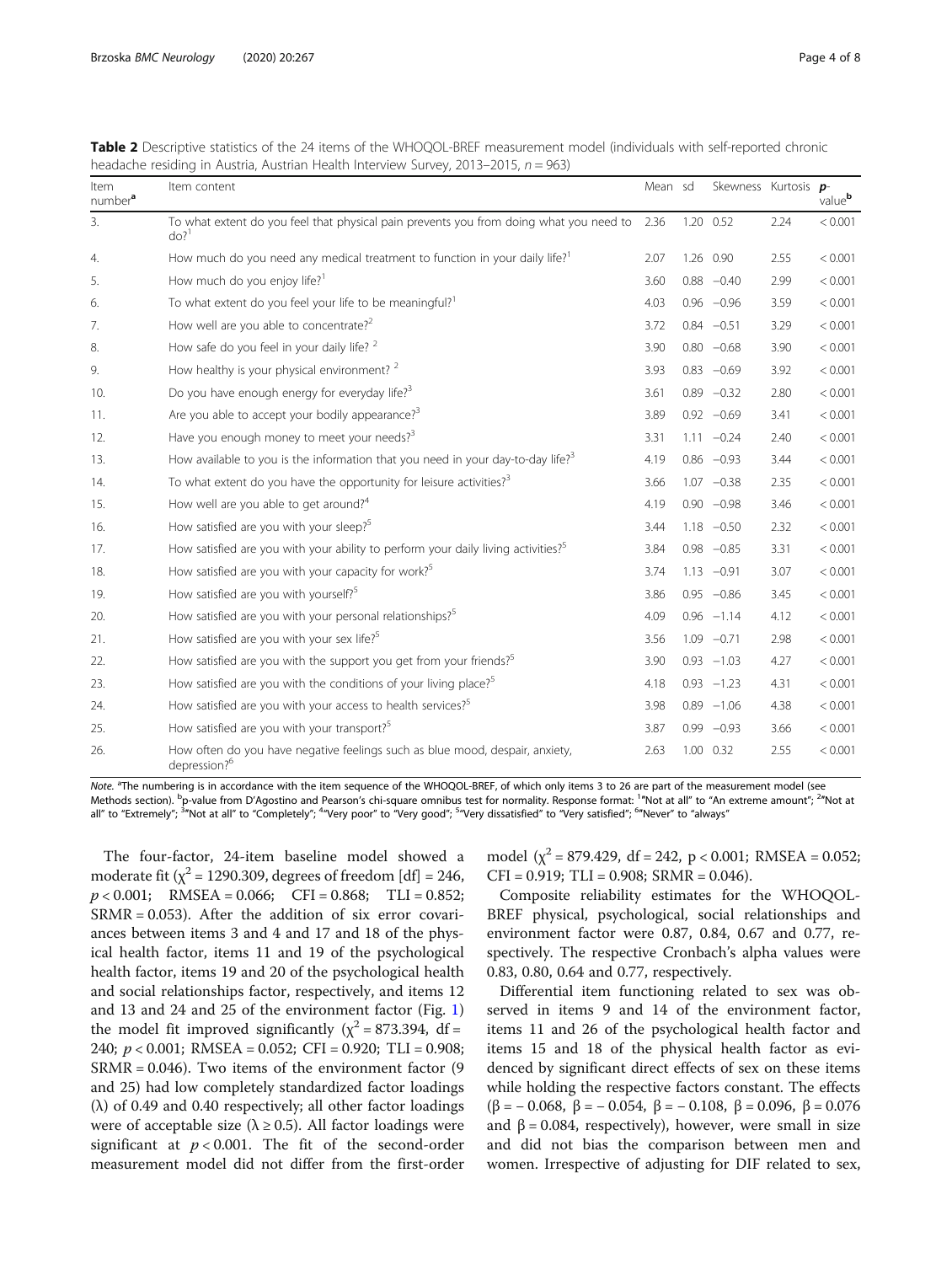<span id="page-4-0"></span>

no significant difference in quality of life was identified between men and women.

## **Discussion**

The WHOQOL-BREF is a frequently used instrument for the assessment of HRQOL. Although applied for the assessment of HRQOL among individuals with headache disorders [[16](#page-6-0)–[19](#page-6-0)], little is known about its psychometric properties. The present study examined the reliability and factor structure of the questionnaire in individuals with chronic headache in Austria and its equivalence between men and women.

The analysis showed that the physical health, psychological health and environment factor of the WHOQOL-

BREF had a satisfactory internal consistency. The internal consistency of the social relationships factor was below the recommended threshold of Cronbach's alpha ≥0.7. Although meta-analytical results are inconsistant [[43\]](#page-6-0), evidence suggests that Cronbach's alpha tends to be smaller for factors with fewer items. Given that the social relationships factor consists only of three items, this could explain its low internal consistency as compared to the other factors identified in this study as well as previous research [[44,](#page-6-0) [45\]](#page-6-0). The respective composite reliability estimate was slightly larger, however still below the threshold of 0.7. This may indicate some general limitation of the social relationships dimension, which also previous studies had pointed to [[13,](#page-6-0) [46](#page-6-0)–[49](#page-6-0)].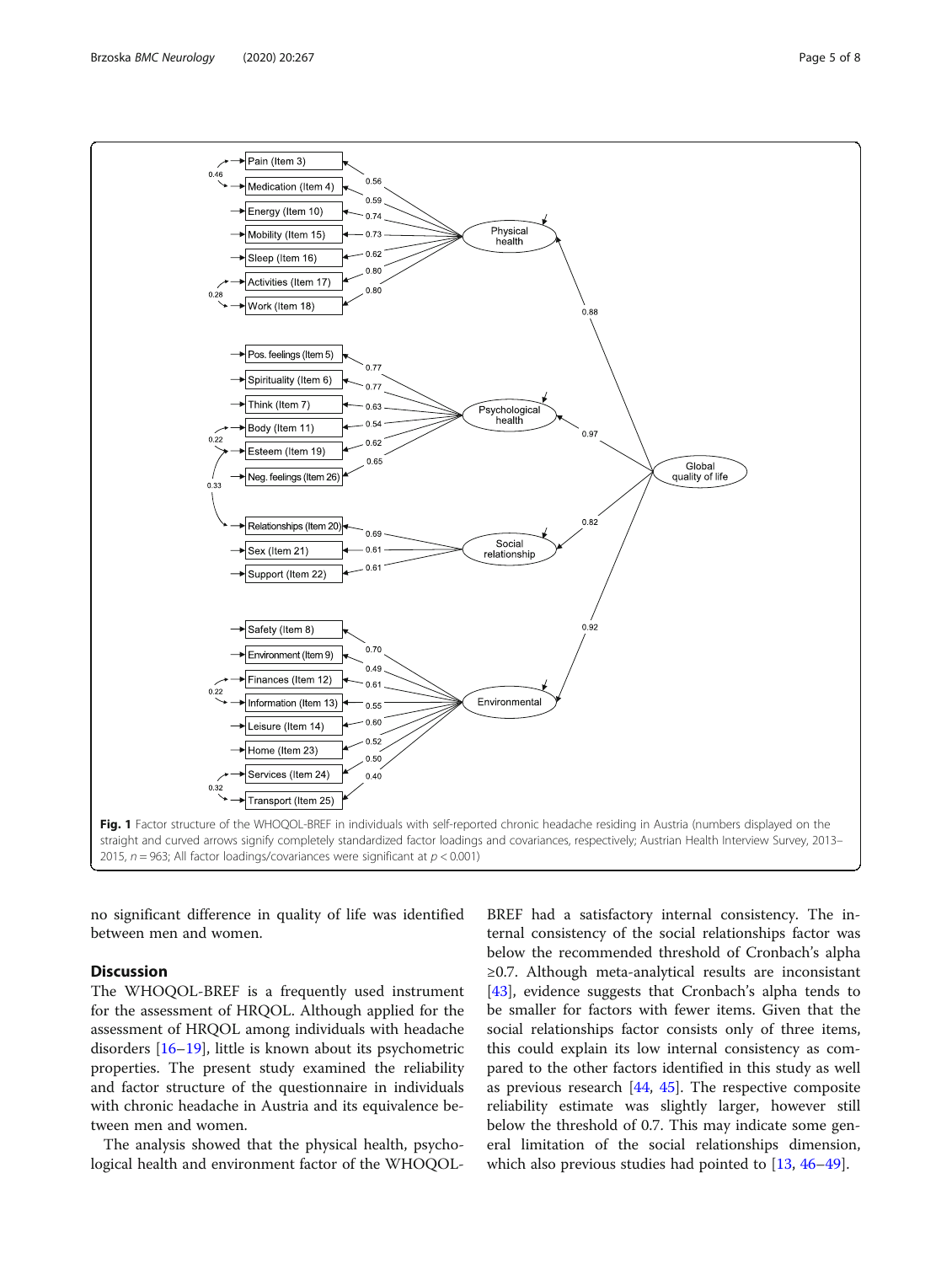<span id="page-5-0"></span>The present analysis further revealed that the standard WHOQOL-BREF measurement model only showed a moderate fit among individuals with chronic headache in Austria. The fit improved significantly in a reparameterized model after the addition of six error covariances. Five of these covariances concerned items of the same factor, while one error covariance was between items belonging to different factors each (item 19: "How satisfied are you with yourself?" and item 20: "How satisfied are you with your personal relationships?"). It can be assumed that the latter error covariance results from the items being presented subsequently and their conceptual similarity. Also previous research conducted on the factor structure of the WHOQOL-BREF in other population groups suggested that adding error covariances is necessary to improve model fit [\[22,](#page-6-0) [50\]](#page-6-0). Although the addition of these error covariances followed theoretical considerations and the error covariances added were similar to those in previous research, these post hoc modifications applied to the model have to be considered an exploratory type of examination and should, therefore, be cross-validated in other populations.

With the aforementioned modifications implemented, the WHOQOL-BREF can be considered a valid instrument for the assessment of HRQOL in individuals with chronic headache. However, as the analysis has shown, some items are prone to DIF related to sex. This corresponds to findings from research that has been conducted in other settings [\[44](#page-6-0), [51\]](#page-7-0). Although in the present study DIF was small in size, this potential bias, in general, needs to be taken into account to ensure valid estimates when comparing HRQOL between males and females. Latent variable modeling provides a valuable approach for this purpose and also allows to take into account the aforementioned modifications in terms added error covariances [[36\]](#page-6-0).

To the best of the author's knowledge, this is the first study which examines the psychometric properties of the WHOQOL-BREF in a population with headache disorders. Strength of the present study are its large and nationwide sample as well as the high quality of the data collection [\[32](#page-6-0)]. Limitations particularly concern its narrow focus on the population in Austria and chronic headache in general. Future studies should further examine whether the results of the present investigation are also applicable to the study of the HRQOL of individuals with different subtypes of headache and of those who live in other language regions [[52\]](#page-7-0). Furthermore, also other domains of validity of the WHOQOL-BREF in individuals with headache disorders, such as content, convergent and divergent validity need to be explored. Finally, the sources of model ill-fit identified in this study as well as in previous investigations could indicate some general problems of the WHOQOL-BREF measurement model, which should be further investigated in future research, both on headache disorders as well as on other conditions.

## Conclusion

The WHOQOL-BREF is frequently used for the assessment of HRQOL among individuals with chronic conditions. The present study shows that after some modifications the WHOQOL-BREF can also be considered valid for the assessment of HRQOL among individuals with chronic headache. Because of these modifications and the questionnaire's susceptibility for differential item functioning, a latent variable framework should be employed for the analysis.

#### Supplementary information

Supplementary information accompanies this paper at [https://doi.org/10.](https://doi.org/10.1186/s12883-020-01845-7) [1186/s12883-020-01845-7](https://doi.org/10.1186/s12883-020-01845-7).

Additional file 1 Correlations between the 24 WHOQOL-BREF items (individuals with self-reported chronic headache residing in Austria, Austrian Health Interview Survey, 2013-2015,  $n = 963$ )

#### Abbreviations

DIF: Differential item functioning; CFA: Confirmatory factor analysis; CFI: Comparative fit index; df: Degrees of freedom; EQ-5D: European quality of life index version 5D; HRQOL: Health-related quality of life; ISCED: International Standard Classification of Education; MIMIC: Multiple indicators multiple causes; MLR: Robust maximum likelihood; RMSEA: Root Mean Square Error of Approximation; TLI: Tucker-Lewis-Index; SF-36: Short Form (36) Health Survey; SRMR: Standardized root mean square residual; WHOQOL: World Health Organization Quality of Life questionnaire; WHOQOL-BREF: World Health Organization Quality of Life questionnaire (short version)

#### Acknowledgements

Not applicable. The abstract was presented at the 26th Annual Conference of the International Society for Quality of Life Research [[31](#page-6-0)].

#### Author's contributions

PB was responsible for the conception of the study as well as the secondary data analysis and interpretation as well as for writing the manuscript.

#### Funding

None.

#### Availability of data and materials

Data used in the present study is available for researchers as a Scientific Usefile free of charge from Statistics Austria upon request [[32](#page-6-0)]; see the following website for details (only available in German language): [https://](https://www.sozialministerium.at/Themen/Gesundheit/Gesundheitssystem/Gesundheitsberichte/) [www.sozialministerium.at/Themen/Gesundheit/Gesundheitssystem/](https://www.sozialministerium.at/Themen/Gesundheit/Gesundheitssystem/Gesundheitsberichte/) [Gesundheitsberichte/](https://www.sozialministerium.at/Themen/Gesundheit/Gesundheitssystem/Gesundheitsberichte/) (from here click on "Österreichische Gesundheitsbefragung 2014").

#### Ethics approval and consent to participate

Participation in the anonymous survey was voluntary and survey participants provided informed consent prior to their participation. Given national guidelines and recommendations for secondary data analyses, no further ethical approval was necessary to conduct the present analysis [[53\]](#page-7-0).

#### Consent for publication

Not applicable.

#### Competing interests

The author declares that he has no competing interests.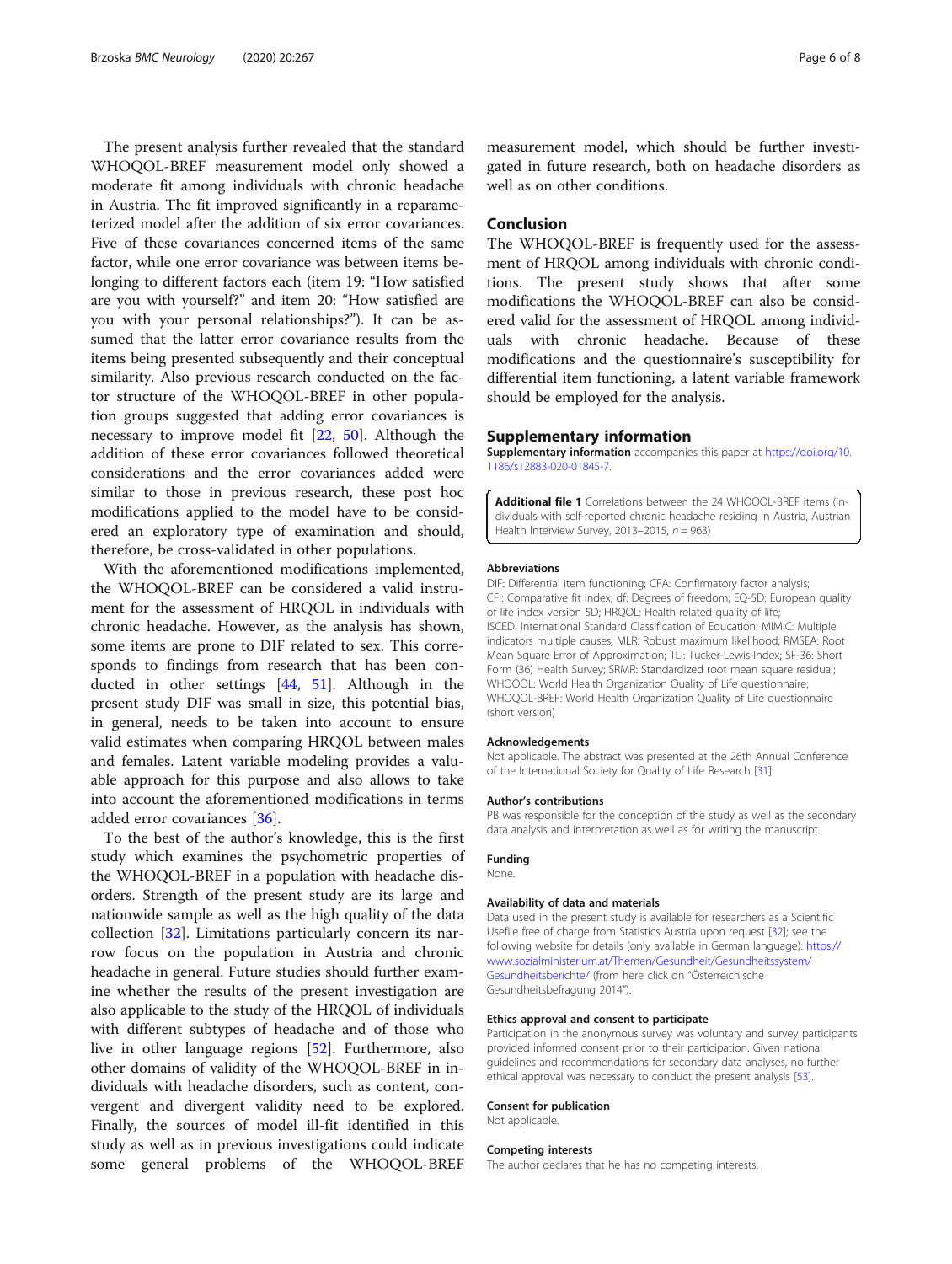### <span id="page-6-0"></span>Received: 29 May 2019 Accepted: 26 June 2020 Published online: 03 July 2020

#### References

- 1. Fayers P, Machin D. Quality of life: the assessment, analysis and interpretation of patient-reported outcomes. West Sussex: Wiley; 2013.
- Lipton RB, Rosen NL, Ailani J, et al. OnabotulinumtoxinA improves quality of life and reduces impact of chronic migraine over one year of treatment: pooled results from the PREEMPT randomized clinical trial program. Cephalalgia. 2016;36:899–908.
- Sullivan A, Cousins S, Ridsdale L. Psychological interventions for migraine: a systematic review. J Neurol. 2016;263:2369–77.
- 4. Rollnik JD, Karst M, Piepenbrock S, et al. Gender differences in coping with tension-type headaches. Eur Neurol. 2003;50:73–7.
- 5. Walters SJ. Quality of life outcomes in clinical trials and health-care evaluation: a practical guide to analysis and interpretation. 84 ed. John Wiley & Sons; 2009.
- The WHOQOL Group. Development of the World Health Organization WHOQOL-BREF quality of life assessment. Psychol Med. 1998;28:551–8.
- 7. The WHOQOL Group. The World Health Organization quality of life assessment (WHOQOL): development and general psychometric properties. Soc Sci Med. 1998;46:1569–85.
- Engin B, Uguz F, Yilmaz E, et al. The levels of depression, anxiety and quality of life in patients with chronic idiopathic urticaria. J Eur Acad Dermatol Venereol. 2008;22:36–40.
- 9. Liang WM, Chen JJ, Chang CH, et al. An empirical comparison of the WHOQOL-BREF and the SGRQ among patients with COPD. Qual Life Res. 2008;17:793–800.
- 10. Souza CA, Oliveira LM, Scheffel C, et al. Quality of life associated to chronic pelvic pain is independent of endometriosis diagnosis-a cross-sectional survey. Health Qual Life Outcomes. 2011;9:41.
- 11. Rusli BN, Edimansyah BA, Naing L. Working conditions, self-perceived stress, anxiety, depression and quality of life: a structural equation modelling approach. BMC Public Health. 2008;8:48.
- 12. Van de Willige G, Wiersma D, Nienhuis FJ, et al. Changes in quality of life in chronic psychiatric patients: a comparison between EuroQol (EQ-5D) and WHOQoL. Qual Life Res. 2005;14:441–51.
- 13. Asnani MR, Lipps GE, Reid ME. Utility of WHOQOL-BREF in measuring quality of life in sickle cell disease. Health Qual Life Outcomes. 2009;7:75.
- 14. Chachamovich JL, Chachamovich E, Ezer H, et al. Psychological distress as predictor of quality of life in men experiencing infertility: a cross-sectional survey. Reprod Health. 2010;7:3.
- 15. ZamZam R, Midin M, Hooi LS, et al. Schizophrenia in Malaysian families: a study on factors associated with quality of life of primary family caregivers. Int J Ment Heal Syst. 2011;5:16.
- 16. Song MK, Choi SH, Lee DH, et al. Effects of cognitive-behavioral therapy on empathy in patients with chronic pain. Psychiatry Investig. 2018;15:285.
- 17. Lim JA, Choi SH, Lee WJ, et al. Cognitive-behavioral therapy for patients with chronic pain: implications of gender differences in empathy. Medicine (Baltimore). 2018;97.
- 18. Rashid-Tavalai Z, Bakhshani NM, Amirifard H, et al. Effectiveness of combined copying skills training and pharmacological therapy for patients with migraine. Global J Health Sci. 2016;8:179.
- 19. de Andrade Vieira RV, Vieira DC, Gomes WB, et al. Alexithymia and its impact on quality of life in a group of Brazilian women with migraine without aura. J Headache Pain. 2013;14:18.
- 20. Yao G, Wu C. Factorial invariance of the WHOQOL-BREF among disease groups. Qual Life Res. 2005;14:1881–8.
- 21. Hwang HF, Liang WM, Chiu YN, et al. Suitability of the WHOQOL-BREF for community-dwelling older people in Taiwan. Age Ageing. 2003;32:593–600.
- 22. Suarez L, Tay B, Abdullah F. Psychometric properties of the World Health Organization WHOQOL-BREF quality of life assessment in Singapore. Qual Life Res. 2018;27:2945–52.
- 23. Trompenaars FJ, Masthoff ED, Van Heck GL, et al. Content validity, construct validity, and reliability of the WHOQOL-Bref in a population of Dutch adult psychiatric outpatients. Qual Life Res. 2005;14:151–60.
- 24. Chang KC, Wang JD, Tang HP, et al. Psychometric evaluation, using Rasch analysis, of the WHOQOL-BREF in heroin-dependent people undergoing methadone maintenance treatment: further item validation. Health Qual Life Outcomes. 2014;12:148.
- 25. Rocha NSd, Fleck MPdA. Validity of the Brazilian version of WHOQOL-BREF in depressed patients using Rasch modelling. Rev Saude Publica 2009;43: 147–153.
- 26. Wang WC, Yao G, Tsai YJ, et al. Validating, improving reliability, and estimating correlation of the four subscales in the WHOQOL-BREF using multidimensional Rasch analysis. Qual Life Res. 2006;15:607–20.
- 27. Scott NW, Fayers PM, Aaronson NK, et al. The practical impact of differential item functioning analyses in a health-related quality of life instrument. Qual Life Res. 2009;18:1125–30.
- 28. Haywood KL, Mars TS, Potter R, et al. Assessing the impact of headaches and the outcomes of treatment: a systematic review of patient-reported outcome measures (PROMs). Cephalalgia. 2018;38:1374–86.
- 29. Pellesi L, Benemei S, Favoni V, et al. Quality indicators in headache care: an implementation study in six Italian specialist-care centres. J Headache Pain. 2017;18:55.
- 30. Peters M, Perera S, Loder E, et al. Quality in the provision of headache care. 1: systematic review of the literature and commentary. J Headache Pain. 2012;13:437.
- 31. Brzoska P. Assessment of quality of life in individuals with chronic headache. Presentation at the 26th Annual Conference of the International Society for Quality of Life Research, Oct. 20–23, 2019. 2019 ([https://link.springer.com/](https://link.springer.com/article/10.1007/s11136-019-02257-y;) [article/10.1007/s11136-019-02257-y;](https://link.springer.com/article/10.1007/s11136-019-02257-y;) [https://www.eventscribe.com/2020/](https://www.eventscribe.com/2020/ISPRM/fsPopup.asp?) [ISPRM/fsPopup.asp?](https://www.eventscribe.com/2020/ISPRM/fsPopup.asp?) PosterID=259366&efp=RUpFWlBSWEI5NTY0&mode= posterinfo&rnd=6.180048E-02).
- 32. Statistik Austria. Standard-Dokumentation. Metainformationen (Definitionen, Erläuterungen, Methoden, Qualität) zur Österreichische Gesundheitsbefragung 2014. Statistik Austria: Wien; 2016.
- 33. UNESCO Institute for Statistics. International standard classification of education: ISCED 2011. UNESCO Institute for Statistics Montreal; 2012.
- 34. D'Agostino R, Pearson ES. Tests for departure from normality. Biometrika. 1973;60:613–22.
- 35. Henze N, Zirkler B. A class of invariant consistent tests for multivariate normality. Commun Stat Theor Methods. 1990;19:3595–617.
- 36. Brown T. Confirmatory factor analysis for applied research. New York: Guilford; 2015.
- 37. Bentler PM. Comparative fit indexes in structural models. Psychol Bull. 1990; 107:238–46.
- 38. Hu L, Bentler PM. Cutoff criteria for fit indexes for in covariance structure analysis: conventional criteria versus new alternatives. Struct Equ Model. 1999;6:1–55.
- 39. Nunnally J, Bernstein IH. Psychometric theory. New York: McGraw-Hill; 1994.
- 40. Raykov T. Bias of coefficient afor fixed congeneric measures with correlated errors. Appl Psychol Meas. 2001;25:69–76.
- 41. StataCorp. Stata Statistical Software: Release 15. College Station: StataCorp LP; 2017.
- 42. Rosseel Y, Oberski D, Byrnes J, et al. Package 'lavaan'. R package version 0.6– 3. 2018.
- 43. Peterson RA. A meta-analysis of Cronbach's coefficient alpha. J Consum Res. 1994;21:381–91.
- 44. Krägeloh CU, Kersten P, Billington DR, et al. Validation of the WHOQOL-BREF quality of life questionnaire for general use in New Zealand: confirmatory factor analysis and Rasch analysis. Qual Life Res. 2013;22:1451–7.
- 45. Kalfoss MH, Low G, Molzahn AE. The suitability of the WHOQOL-BREF for Canadian and Norwegian older adults. Eur J Ageing. 2008;5:77.
- 46. Gholami A, Jahromi LM, Zarei E, et al. Application of WHOQOL-BREF in measuring quality of life in health-care staff. Int J Prev Med. 2013;4:809.
- 47. Jang Y, Hsieh CL, Wang YH, et al. A validity study of the WHOQOL-BREF assessment in persons with traumatic spinal cord injury. Arch Phys Med Rehabil. 2004;85:1890–5.
- 48. Xia P, Li N, Hau KT, et al. Quality of life of Chinese urban community residents: a psychometric study of the mainland Chinese version of the WHOQOL-BREF. BMC Med Res Methodol. 2012;12:37.
- 49. Nedjat S, Montazeri A, Holakouie K, et al. Psychometric properties of the Iranian interview-administered version of the World Health Organization's quality of life questionnaire (WHOQOL-BREF): a population-based study. BMC Health Serv Res. 2008;8:61.
- 50. de Mol M, Visser S, Aerts JG, et al. Satisfactory results of a psychometric analysis and calculation of minimal clinically important differences of the World Health Organization quality of life-BREF questionnaire in an observational cohort study with lung cancer and mesothelioma patients. BMC Cancer. 2018;18:1173.